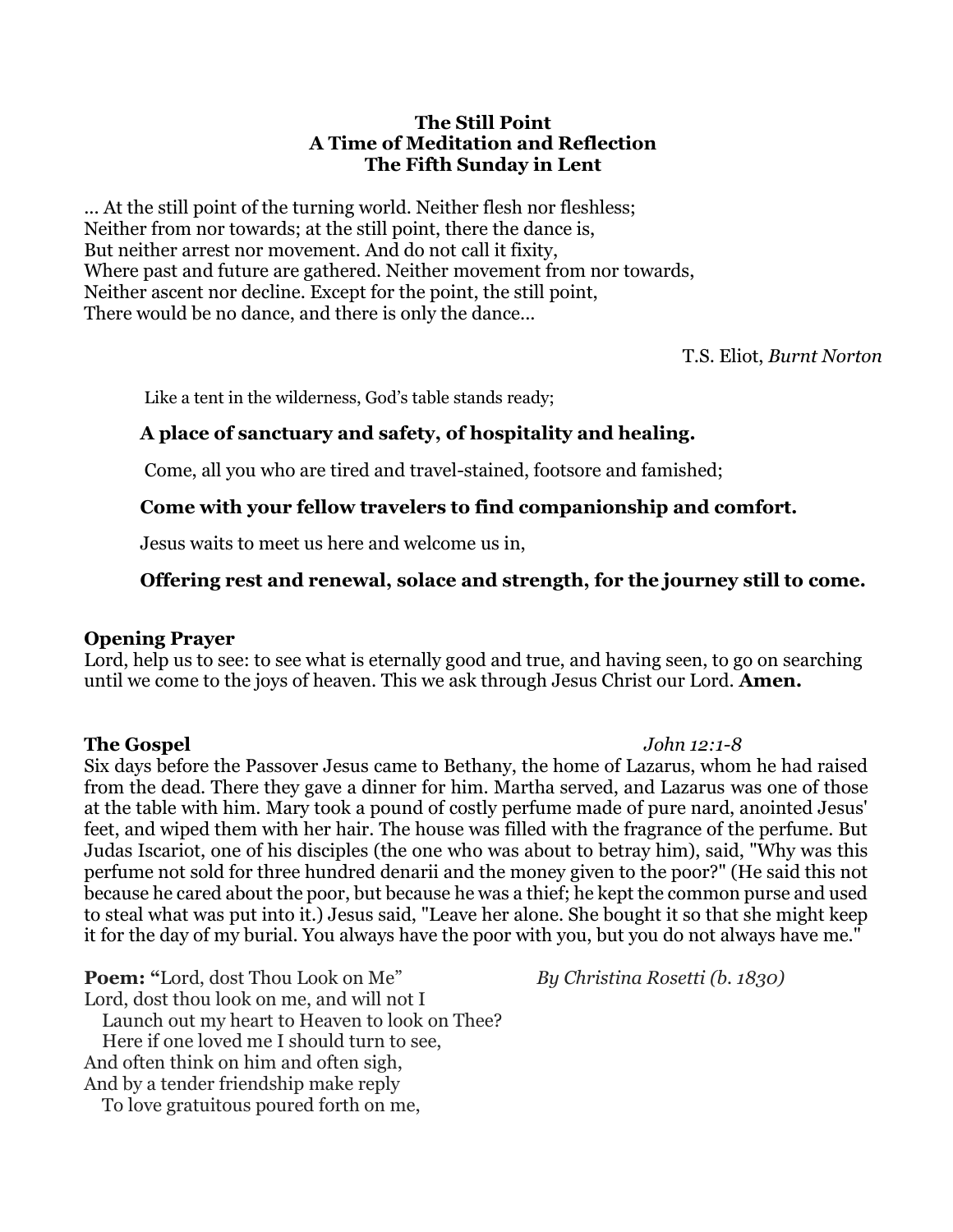And nurse a hope of happy days to be, And mean "until we meet" in each good-bye. Lord, thou dost look and love is in Thine Eyes, Thy Heart is set upon me day and night, Thou stoopest low to set me far above; O Lord, that I may love Thee make me wise; That I may see and love Thee grant me sight; And give me love that I may give Thee love.

## **Meditation**

The gospel reading for this, the fifth Sunday in Lent, has so many layers, and a number of possible meanings or perspectives. For many of us reading or re-reading this story, the questions that come up may outnumber the answers! As just one of those questions, what does Jesus mean when he says: "You always have the poor with you, but you do not always have me."

One way to approach this story is through the lens of relationship. Jesus continually calls us into loving relationship that expands beyond what we can ever imagine (in the words of a favorite hymn, a love that is "beyond all thought and fantasy.") Though it seems needlessly extravagant, Mary's gift of anointing with generous amounts of expensive perfume can be seen as a heartfelt response to that call, which takes on special significance as a prelude to the events leading to Calvary.

A lavish gift of any kind has the power to surprise or even shock us. Depending on its nature, it may also remind us of the divine love that knows no boundaries -- in the words of a favorite hymn, a love that is deep, broad, and high, "beyond all thought and fantasy."

In the poem by Christina Rosetti, the poet is distressed about her failure to respond to this very call to relationship. "Lord, dost Thou look on me, and will I not launch out my heart to Heaven to look on Thee?" With human love we often respond to the giver, gaze on them, and think about them. Yet we may forget, or simply fail to see, God's "gratuitous" love for us. The poet concludes by asking the Lord for that sight, and to grant her the love that she can return (possibly feeling inadequate without that assistance).

## **Questions for Reflection**

What aspects of the gospel story are most striking and meaningful to you during this Lenten season? Which ones would you like to carry into Holy Week with you?

Does the poem intersect with your own experience in particular ways? Are there ways that you identify with the speaker in the poem?

Do aspects of our human relationships provide us clues to, or insights into, our relationship with Jesus?